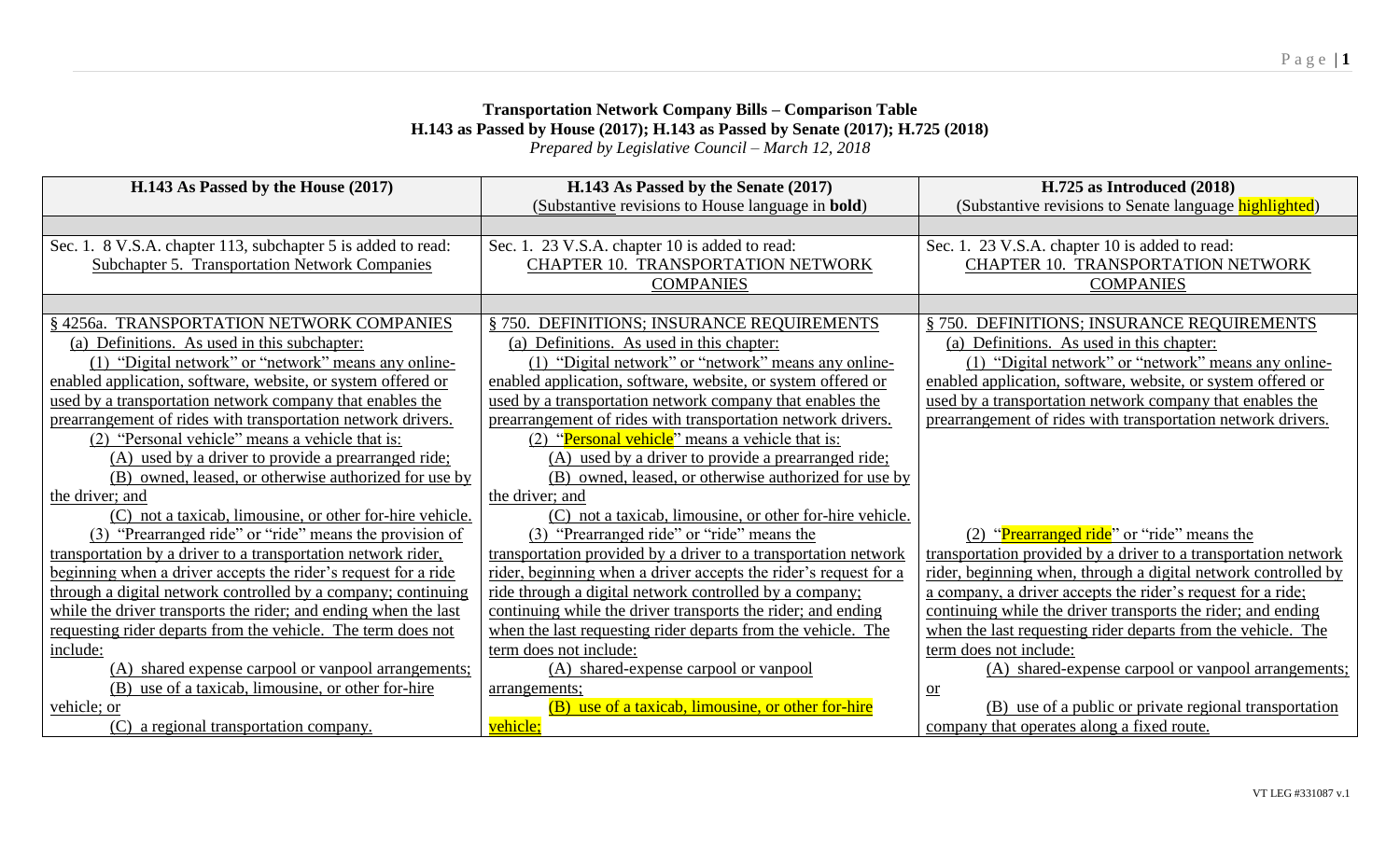|                                                                 | (C) use of a public or private regional                         |                                                                |
|-----------------------------------------------------------------|-----------------------------------------------------------------|----------------------------------------------------------------|
|                                                                 | transportation company that operates along a fixed route; or    |                                                                |
|                                                                 | (D) a ride furnished through a broker using a                   |                                                                |
|                                                                 | publicly funded network to connect riders to drivers            |                                                                |
|                                                                 | through the Elders and Persons with Disabilities Program,       |                                                                |
|                                                                 | <b>Medicaid Non-Emergency Medical Transportation</b>            |                                                                |
|                                                                 | <b>Program, or other similar governmental transportation</b>    |                                                                |
|                                                                 | program.                                                        |                                                                |
| (4) "Transportation network company" or "company"               | (4) "Transportation network company" or "company"               | (3) "Transportation network company" (TNC) or                  |
| means a person that uses a digital network to connect riders to | means a person that uses a digital network to connect riders to | 'company'' means a corporation, partnership, sole              |
| drivers who provide prearranged rides. A company shall not      | drivers who provide prearranged rides. A company shall not      | proprietorship, or other entity that uses a digital network to |
| be deemed to control, direct, or manage the personal vehicles   | be deemed to control, direct, or manage the personal            | connect riders to drivers who provide prearranged rides.       |
| or drivers that connect to its digital network, except where    | vehicles or drivers that connect to its digital network,        |                                                                |
| agreed to by written contract.                                  | except where agreed to by written contract.                     |                                                                |
| (5) "Transportation network company driver" or                  | (5) "Transportation network company driver" or                  | (4) "Transportation network company driver" or                 |
| "driver" means an individual who:                               | "driver" means an individual who:                               | "driver" means an individual who:                              |
| (A) receives connections to potential riders and                | (A) receives connections to potential riders and                | (A) receives connections to potential riders and               |
| related services from a transportation network company in       | related services from a transportation network company in       | related services from a TNC in exchange for payment of a fee   |
| exchange for payment of a fee to the company; and               | exchange for payment of a fee to the company; and               | to the company; and                                            |
| (B) uses a personal vehicle to offer or provide a               | (B) uses a personal vehicle to offer or provide a               | (B) uses a vehicle to offer or provide a prearranged           |
| prearranged ride to riders upon connection through a digital    | prearranged ride to riders upon connection through a digital    | ride to riders upon connection through a digital network       |
| network controlled by a transportation network company in       | network controlled by a transportation network company in       | controlled by a TNC in exchange for compensation or payment    |
| exchange for compensation or payment of a fee.                  | exchange for compensation or payment of a fee.                  | of a fee.                                                      |
| (6) "Transportation network company rider" or "rider"           | (6) "Transportation network company rider" or "rider"           | (5) "Transportation network company rider" or "rider"          |
| means an individual who uses a company's digital network to     | means an individual who uses a company's digital network to     | means an individual who uses a company's digital network to    |
| connect with a driver who provides rides in his or her personal | connect with a driver who provides rides in his or her personal | connect with a driver who provides rides in his or her vehicle |
| vehicle between points chosen by the rider.                     | vehicle between points chosen by the rider.                     | between points chosen by the rider.                            |
|                                                                 |                                                                 | (6) "Transportation network company vehicle" or                |
|                                                                 |                                                                 | "vehicle" means a vehicle that is:                             |
|                                                                 |                                                                 | (A) used by a driver to provide a prearranged ride;            |
|                                                                 |                                                                 | (B) owned, leased, or otherwise authorized for use by          |
|                                                                 |                                                                 | the driver; and                                                |
|                                                                 |                                                                 | (C) not operating as a taxicab, limousine, or other            |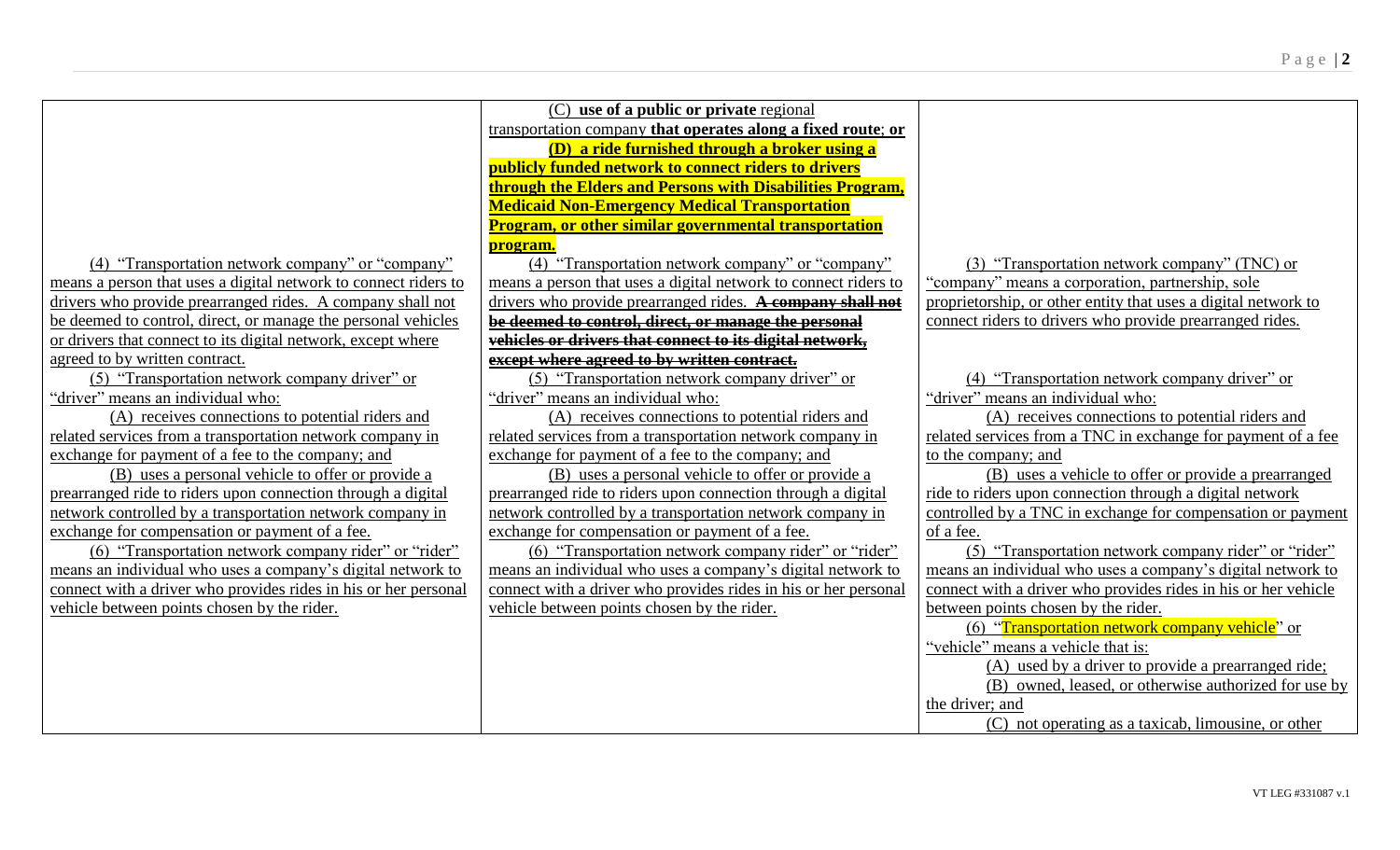|                                                                 |                                                                  | for-hire vehicle.                                               |
|-----------------------------------------------------------------|------------------------------------------------------------------|-----------------------------------------------------------------|
|                                                                 |                                                                  |                                                                 |
| (b) Company's financial responsibility.                         | (b) Company's financial responsibility.                          | (b) Company's financial responsibility.                         |
| (1) Beginning on or before July 1, 2017, a driver, or           | (1) Beginning on July 1, 2017, a driver, or company on           | (1) A driver, or company on the driver's behalf, shall          |
| company on the driver's behalf, shall maintain primary          | the driver's behalf, shall maintain primary automobile           | maintain primary automobile insurance that recognizes that the  |
| automobile insurance that recognizes that the driver is a       | insurance that recognizes that the driver is a company driver or | driver is a company driver or otherwise uses a vehicle to       |
| company driver or otherwise uses a vehicle to transport         | otherwise uses a vehicle to transport passengers for             | transport passengers for compensation and covers the driver     |
| passengers for compensation and covers the driver while the     | compensation and covers the driver while the driver is logged    | while the driver is logged on to the company's digital network  |
| driver is logged on to the company's digital network or while   | on to the company's digital network or while the driver is       | or while the driver is engaged in a prearranged ride.           |
| the driver is engaged in a prearranged ride.                    | engaged in a prearranged ride.                                   |                                                                 |
| $(2)(A)$ The following automobile insurance                     | $(2)(A)$ The following automobile insurance                      | $(2)(A)$ The following automobile insurance                     |
| requirements shall apply while a participating driver is logged | requirements shall apply while a participating driver is logged  | requirements shall apply while a participating driver is logged |
| on to the transportation network company's digital network      | on to the transportation network company's digital network       | on to the transportation network company's digital network      |
| and is available to receive transportation requests but is not  | and is available to receive transportation requests but is not   | and is available to receive transportation requests but is not  |
| engaged in a prearranged ride:                                  | engaged in a prearranged ride:                                   | engaged in a prearranged ride:                                  |
| (i) primary automobile liability insurance in the               | (i) primary automobile liability insurance in the                | (i) primary automobile liability insurance in the               |
| amount of at least \$50,000.00 for death and bodily injury per  | amount of at least \$50,000.00 for death and bodily injury per   | amount of at least \$50,000.00 for death and bodily injury per  |
| person, \$100,000.00 for death and bodily injury per incident,  | person, \$100,000.00 for death and bodily injury per incident,   | person, \$100,000.00 for death and bodily injury per incident,  |
| and \$25,000.00 for property damage; and                        | and \$25,000.00 for property damage; and                         | and \$25,000.00 for property damage; and                        |
| (ii) any other State-mandated coverage under 23                 | (ii) any other State-mandated coverage under                     | (ii) any other State-mandated coverage under                    |
| V.S.A. § 941.                                                   | section 941 of this title.                                       | section 941 of this title.                                      |
| (B) The coverage requirements of this subdivision (2)           | (B) The coverage requirements of this subdivision                | (B) The coverage requirements of this subdivision (2)           |
| may be satisfied by any of the following:                       | (2) may be satisfied by any of the following:                    | may be satisfied by any of the following:                       |
| (i) automobile insurance maintained by the driver;              | (i) automobile insurance maintained by the driver;               | (i) automobile insurance maintained by the driver;              |
| (ii) automobile insurance maintained by the                     | (ii) automobile insurance maintained by the                      | (ii) automobile insurance maintained by the                     |
| company; or                                                     | company; or                                                      | company; or                                                     |
| (iii) any combination of subdivisions (i) and (ii) of           | (iii) any combination of subdivisions (i) and (ii) of            | (iii) any combination of subdivisions (i) and (ii) of           |
| this subdivision $(2)(B)$ .                                     | this subdivision $(2)(B)$ .                                      | this subdivision $(2)(B)$ .                                     |
|                                                                 |                                                                  |                                                                 |
| $(3)(A)$ The following automobile insurance                     | $(3)(A)$ The following automobile insurance                      | $(3)(A)$ The following automobile insurance                     |
| requirements shall apply while a driver is engaged in a         | requirements shall apply while a driver is engaged in a          | requirements shall apply while a driver is engaged in a         |
| prearranged ride:                                               | prearranged ride:                                                | prearranged ride:                                               |
| (i) primary automobile liability insurance that                 | (i) primary automobile liability insurance that                  | (i) primary automobile liability insurance that                 |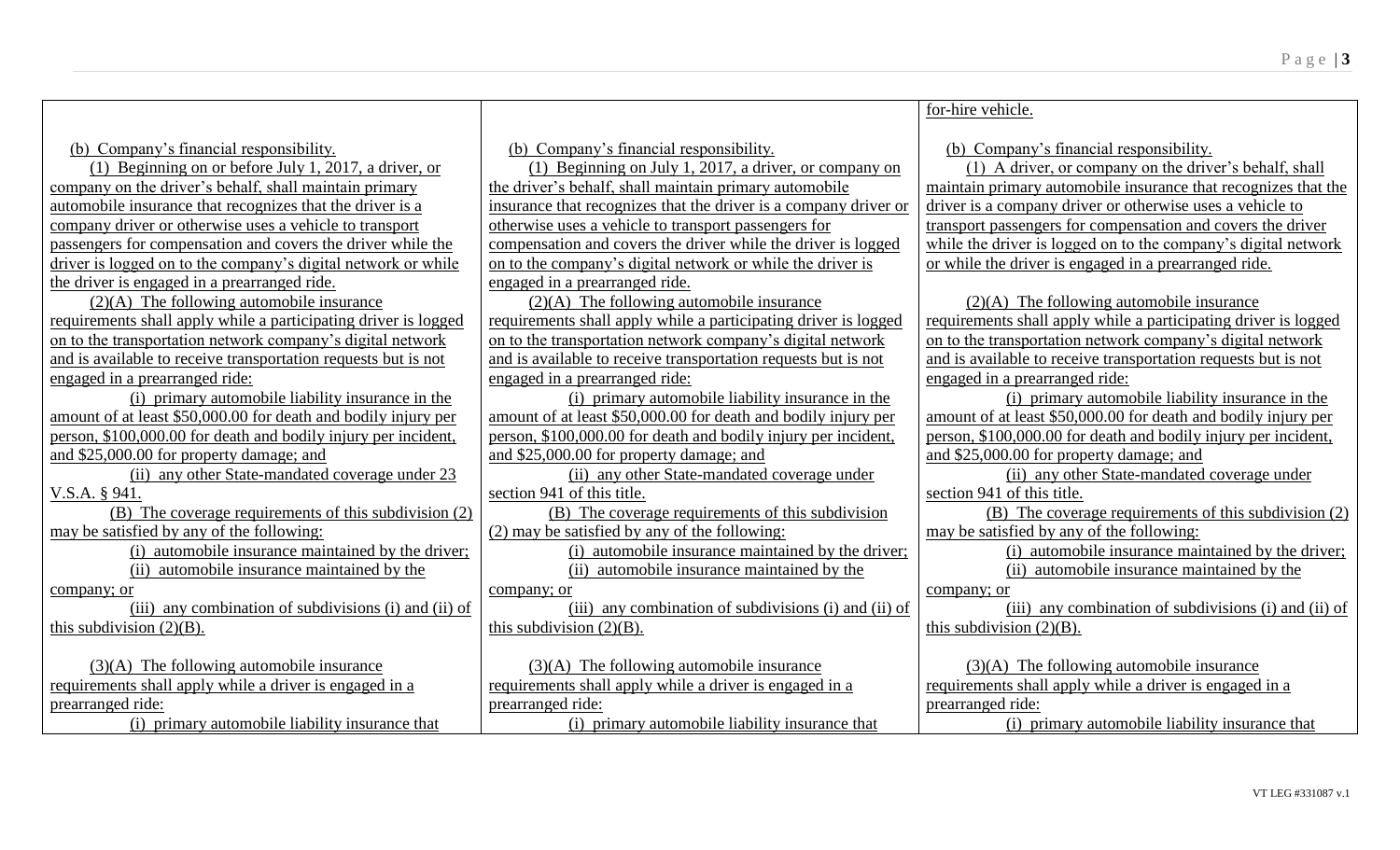| provides at least \$1,000,000.00 for death, bodily injury, and       | provides at least \$1,000,000.00 for death, bodily injury, and       | provides at least \$1,000,000.00 for death, bodily injury, and       |
|----------------------------------------------------------------------|----------------------------------------------------------------------|----------------------------------------------------------------------|
| property damage; and                                                 | property damage;                                                     | property damage; and                                                 |
| (ii) any other State-mandated coverage under 23                      | (ii) uninsured and underinsured motorist                             | (ii) any other State-mandated coverage under                         |
| $V.S.A.$ § 941.                                                      | coverage that provides at least \$1,000,000.00 for death,            | section 941 of this title; and                                       |
|                                                                      | bodily injury, and property damage; and                              | (iii) $$10,000.00$ in medical payments coverage                      |
|                                                                      | (iii) \$10,000.00 in medical payments coverage                       | (Med Pay).                                                           |
|                                                                      | (Med Pay).                                                           |                                                                      |
| (B) The coverage requirements of this subdivision                    | (B) The coverage requirements of this subdivision                    | (B) The coverage requirements of this subdivision (3)                |
| may be satisfied by any of the following:                            | (3) may be satisfied by any of the following:                        | may be satisfied by any of the following:                            |
| (i) automobile insurance maintained by the driver;                   | (i) automobile insurance maintained by the driver;                   | (i) automobile insurance maintained by the driver;                   |
| (ii) automobile insurance maintained by the                          | (ii) automobile insurance maintained by the                          | (ii) automobile insurance maintained by the                          |
| company; or                                                          | company; or                                                          | company; or                                                          |
| (iii) any combination of subdivisions (i) and (ii) of                | (iii) any combination of subdivisions (i) and (ii) of                | (iii) any combination of subdivisions (i) and (ii) of                |
| this subdivision $(3)(B)$ .                                          | this subdivision $(3)(B)$ .                                          | this subdivision $(3)(B)$ .                                          |
|                                                                      |                                                                      |                                                                      |
| (4) If insurance maintained by a driver under                        | (4) If insurance maintained by a driver under                        | (4) If insurance maintained by a driver under                        |
| subdivision $(2)$ or $(3)$ of this subsection has lapsed or does not | subdivision $(2)$ or $(3)$ of this subsection has lapsed or does not | subdivision $(2)$ or $(3)$ of this subsection has lapsed or does not |
| provide the required coverage, insurance maintained by a             | provide the required coverage, insurance maintained by a             | provide the required coverage, insurance maintained by a             |
| company shall provide such coverage beginning with the first         | company shall provide such coverage beginning with the first         | company shall provide such coverage beginning with the first         |
| dollar of a claim and shall have the duty to defend such claim.      | dollar of a claim and shall have the duty to defend such claim.      | dollar of a claim and shall have the duty to defend such claim.      |
| (5) Coverage under an automobile insurance policy                    | (5) Coverage under an automobile insurance policy                    | (5) Coverage under an automobile insurance policy                    |
| maintained by the company shall not be dependent on a                | maintained by the company shall not be dependent on a                | maintained by the company shall not be dependent on a                |
| personal automobile insurer first denying a claim nor shall a        | personal automobile insurer first denying a claim nor shall a        | personal automobile insurer first denying a claim nor shall a        |
| personal automobile insurance policy be required to first deny       | personal automobile insurance policy be required to first deny       | personal automobile insurance policy be required to first deny       |
| a claim.                                                             | a claim.                                                             | a claim.                                                             |
| (6) Insurance required by this subsection may be placed              | (6) Insurance required by this subsection may be placed              | (6) Insurance required by this subsection may be placed              |
| with an insurer licensed under chapter 101 (insurance                | with an insurer licensed under chapter 101 (insurance                | with an insurer licensed under 8 V.S.A. chapter 101 (insurance       |
| companies generally) or 138 (surplus lines insurance) of this        | companies generally) or 138 (surplus lines insurance) of this        | companies generally) or 138 (surplus lines insurance).               |
| title.                                                               | title.                                                               |                                                                      |
| (7) Insurance satisfying the requirements of this                    | (7) Insurance satisfying the requirements of this                    | (7) Insurance satisfying the requirements of this                    |
| subsection shall be deemed to satisfy the financial                  | subsection shall be deemed to satisfy the financial                  | subsection shall be deemed to satisfy the financial                  |
| responsibility requirement for a motor vehicle under 23 V.S.A.       | responsibility requirement for a motor vehicle under section         | responsibility requirement for a motor vehicle under section         |
| \$800.                                                               | 800 of this title.                                                   | 800 of this title.                                                   |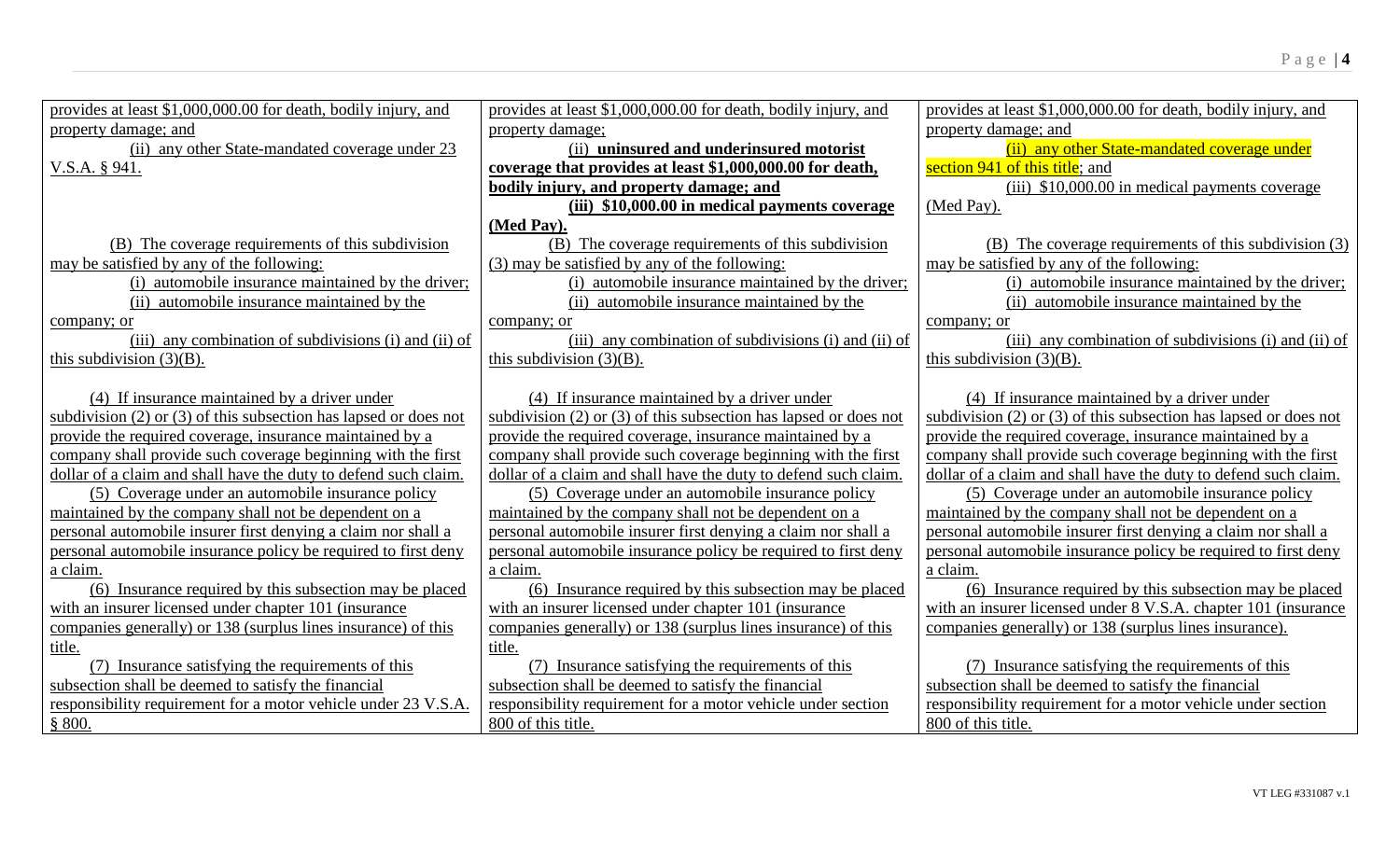| (8) A driver shall carry proof of coverage satisfying this        | (8) A driver shall carry proof of coverage satisfying this        | (8) A driver shall carry proof of coverage satisfying this        |
|-------------------------------------------------------------------|-------------------------------------------------------------------|-------------------------------------------------------------------|
| section at all times during use of a vehicle in connection with a | section at all times during use of a vehicle in connection with a | section at all times during use of a vehicle in connection with a |
| company's digital network. In the event of an accident, a         | company's digital network. In the event of an accident, a         | company's digital network. In the event of an accident, a         |
| driver shall provide this insurance coverage information to the   | driver shall provide this insurance coverage information to the   | driver shall provide this insurance coverage information to the   |
| directly interested parties, automobile insurers, and law         | directly interested parties, automobile insurers, and law         | directly interested parties, automobile insurers, and law         |
| enforcement, upon request. Upon such request, a driver shall      | enforcement, upon request. Upon such request, a driver shall      | enforcement, upon request. Upon such request, a driver shall      |
| also disclose whether he or she was logged on to the network      | also disclose whether he or she was logged on to the network      | also disclose whether he or she was logged on to the network      |
| or was on a prearranged ride at the time of an accident.          | or was on a prearranged ride at the time of an accident.          | or was on a prearranged ride at the time of an accident.          |
|                                                                   |                                                                   | (9) A driver who fails to maintain primary automobile             |
|                                                                   |                                                                   | insurance as required in subdivisions $(2)$ and $(3)$ of this     |
|                                                                   |                                                                   | subsection shall be assessed a civil penalty of not more than     |
|                                                                   |                                                                   | \$500.00, and such violation shall be a traffic violation within  |
|                                                                   |                                                                   | the meaning of chapter 24 of this title. A driver who fails to    |
|                                                                   |                                                                   | carry proof of insurance as required under subdivision (8) of     |
|                                                                   |                                                                   | this subsection shall be subject to a penalty of not more than    |
|                                                                   |                                                                   | \$100.00. Notwithstanding any provision of law to the             |
|                                                                   |                                                                   | contrary, a person who operates a vehicle without financial       |
|                                                                   |                                                                   | responsibility as required by this subsection is subject to       |
|                                                                   |                                                                   | administrative action as set forth in chapter 11 of this title.   |
|                                                                   |                                                                   |                                                                   |
| (c) Disclosures. A transportation network company shall           | (c) Disclosures. A transportation network company shall           | (c) Disclosures. A TNC shall disclose in writing to its           |
| disclose in writing to its drivers the following before they are  | disclose in writing to its drivers the following before they are  | drivers the following before they are allowed to accept a         |
| allowed to accept a request for a prearranged ride on the         | allowed to accept a request for a prearranged ride on the         | request for a prearranged ride on the company's digital           |
| company's digital network:                                        | company's digital network:                                        | network:                                                          |
| (1) the insurance coverage, including the types of                | (1) the insurance coverage, including the types of                | (1) the insurance coverage, including the types of                |
| coverage and the limits for each coverage, that the company       | coverage and the limits for each coverage, that the company       | coverage and the limits for each coverage, that the company       |
| provides while the driver uses a personal vehicle in connection   | provides while the driver uses a personal vehicle in connection   | provides while the driver uses a TNC vehicle in connection        |
| with the company's network; and                                   | with the company's network; and                                   | with the company's network; and                                   |
| (2) that the driver's own automobile insurance policy,            | (2) that the driver's own automobile insurance policy,            | (2) that the driver's own automobile insurance policy,            |
| depending on its terms, might not provide any coverage while      | depending on its terms, might not provide any coverage while      | depending on its terms, might not provide any coverage while      |
| the driver is logged on to the company's network and              | the driver is logged on to the company's network and available    | the driver is logged on to the company's network and available    |
| available to receive transportation requests or engaged in a      | to receive transportation requests or engaged in a prearranged    | to receive transportation requests or engaged in a prearranged    |
| prearranged ride.                                                 | ride.                                                             | ride.                                                             |
|                                                                   |                                                                   |                                                                   |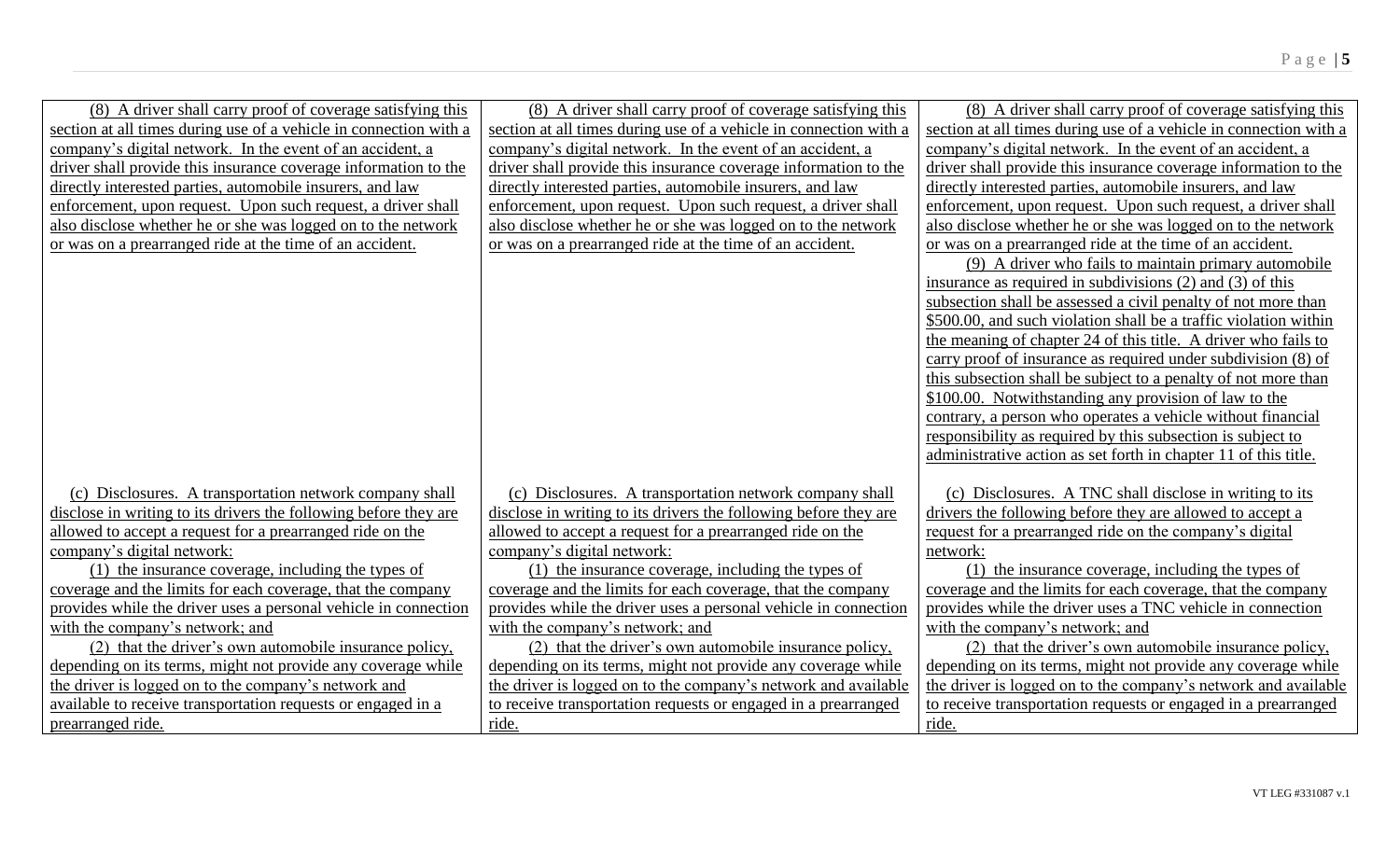| $(d)(1)$ Automobile insurers. Notwithstanding any other          | $(d)(1)$ Automobile insurers. Notwithstanding any other          | $(d)(1)$ Automobile insurers. Notwithstanding any other          |
|------------------------------------------------------------------|------------------------------------------------------------------|------------------------------------------------------------------|
| provision of law to the contrary, insurers that write automobile | provision of law to the contrary, insurers that write automobile | provision of law to the contrary, insurers that write automobile |
| insurance in Vermont may exclude any and all coverage            | insurance in Vermont may exclude any and all coverage            | insurance in Vermont may exclude any and all coverage            |
| afforded under a policy issued to an owner or operator of a      | afforded under a policy issued to an owner or operator of a      | afforded under a policy issued to an owner or operator of a      |
| personal vehicle for any loss or injury that occurs while a      | personal vehicle for any loss or injury that occurs while a      | TNC vehicle for any loss or injury that occurs while a driver is |
| driver is logged on to a transportation network company's        | driver is logged on to a transportation network company's        | logged on to a TNC's digital network or while a driver           |
| digital network or while a driver provides a prearranged ride.   | digital network or while a driver provides a prearranged ride.   | provides a prearranged ride. This right to exclude all coverage  |
| This right to exclude all coverage may apply to any coverage     | This right to exclude all coverage may apply to any coverage     | may apply to any coverage in an automobile insurance policy,     |
| in an automobile insurance policy including:                     | in an automobile insurance policy, including:                    | including:                                                       |
| (A) liability coverage for bodily injury and property            | (A) liability coverage for bodily injury and property            | (A) liability coverage for bodily injury and property            |
| damage;                                                          | damage;                                                          | damage;                                                          |
| (B) personal injury protection coverage;                         | (B) personal injury protection coverage;                         | (B) personal injury protection coverage;                         |
| (C) uninsured and underinsured motorist coverage;                | (C) uninsured and underinsured motorist coverage;                | (C) uninsured and underinsured motorist coverage;                |
| (D) medical payments coverage;                                   | (D) medical payments coverage;                                   | (D) medical payments coverage;                                   |
| (E) comprehensive physical damage coverage; and                  | (E) comprehensive physical damage coverage; and                  | (E) comprehensive physical damage coverage; and                  |
| (F) collision physical damage coverage.                          | (F) collision physical damage coverage.                          | (F) collision physical damage coverage.                          |
| (2) Nothing in this subsection implies or requires that a        | (2) Nothing in this subsection implies or requires that a        | (2) Nothing in this subsection implies or requires that a        |
| personal automobile insurance policy provide coverage while      | personal automobile insurance policy provide coverage while      | personal automobile insurance policy provide coverage while      |
| the driver is logged on to a company's digital network, while    | the driver is logged on to a company's digital network, while    | the driver is logged on to a company's digital network, while    |
| the driver is engaged in a prearranged ride, or while the driver | the driver is engaged in a prearranged ride, or while the driver | the driver is engaged in a prearranged ride, or while the driver |
| otherwise uses a vehicle to transport passengers for             | otherwise uses a vehicle to transport passengers for             | otherwise uses a vehicle to transport passengers for             |
| compensation.                                                    | compensation.                                                    | compensation.                                                    |
| (3) Nothing in this section shall be construed to require        | (3) Nothing in this section shall be construed to require        | (3) Nothing in this section shall be construed to require        |
| an insurer to use any particular policy language or reference to | an insurer to use any particular policy language or reference to | an insurer to use any particular policy language or reference to |
| this section in order to exclude any and all coverage for any    | this section in order to exclude any and all coverage for any    | this section in order to exclude any and all coverage for any    |
| loss or injury that occurs while a driver is logged on to a      | loss or injury that occurs while a driver is logged on to a      | loss or injury that occurs while a driver is logged on to a      |
| company's digital network or while a driver provides a           | company's digital network or while a driver provides a           | company's digital network or while a driver provides a           |
| prearranged ride.                                                | prearranged ride.                                                | prearranged ride.                                                |
| (4) Nothing in this subsection is deemed to preclude an          | (4) Nothing in this subsection is deemed to preclude an          | (4) Nothing in this subsection is deemed to preclude an          |
| insurer from providing primary or excess coverage for the        | insurer from providing primary or excess coverage for the        | insurer from providing primary or excess coverage for the        |
| driver's vehicle, if it chooses to do so by contract or          | driver's vehicle, if it chooses to do so by contract or          | driver's vehicle, if it chooses to do so by contract or          |
| endorsement.                                                     | endorsement.                                                     | endorsement.                                                     |
| (5) Insurers that exclude the coverage described under           | (5) Insurers that exclude the coverage described under           | (5) Insurers that exclude the coverage described under           |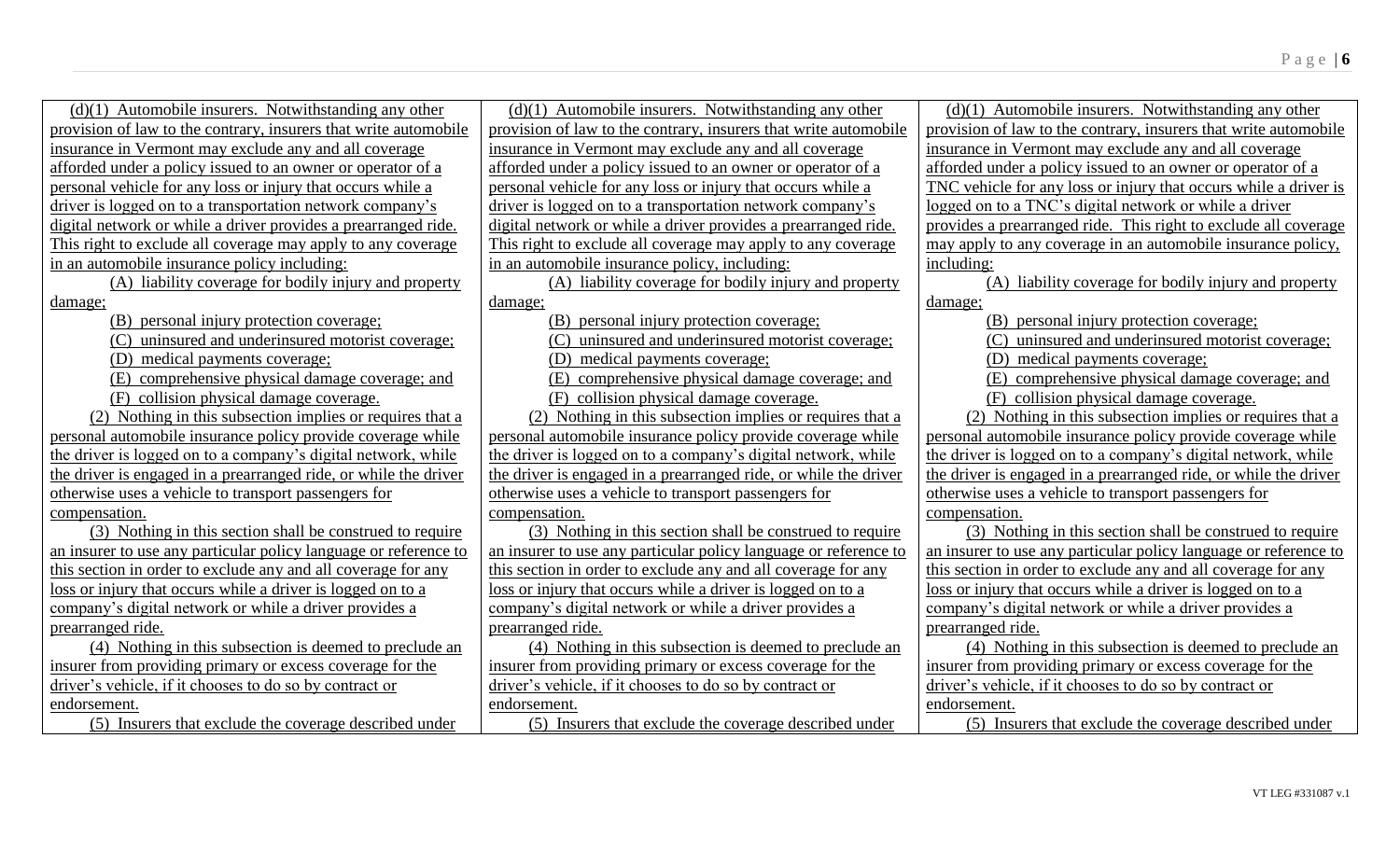subsection (b) of this section shall have no duty to defend or indemnify any claim expressly excluded thereunder.

(6) Nothing in this section is deemed to invalidate or limit an exclusion contained in a policy, including any policy in use or approved for use in Vermont prior to the enactment of this section, that excludes coverage for vehicles used to carry persons or property for a charge or available for hire by the public.

(7) An insurer that defends or indemnifies a claim against a driver that is excluded under the terms of its policy, shall have a right of contribution against other insurers that provide automobile insurance to the same driver in satisfaction of the coverage requirements of subsection (b) of this section at the time of loss.

(8) In a claims coverage investigation, transportation network companies shall immediately provide upon request by directly involved parties or any insurer of the transportation network company driver, if applicable, the precise times that a transportation network company driver logged on and off the transportation network company's digital network in the 12 hour period immediately preceding and in the 12-hour period immediately following the accident. Insurers providing coverage under subsection (b) of this section shall disclose, upon request by any other insurer involved in the particular claim, the applicable charges, exclusions, and limits provided under any automobile insurance maintained in order to satisfy the requirements of subsection (b) of this section.

subsection (b) of this section shall have no duty to defend or indemnify any claim expressly excluded thereunder.

(6) Nothing in this section is deemed to invalidate or limit an exclusion contained in a policy, including any policy in use or approved for use in Vermont prior to the enactment of this section, that excludes coverage for vehicles used to carry persons or property for a charge or available for hire by the public.

(7) An insurer that defends or indemnifies a claim against a driver that is excluded under the terms of its policy shall have a right of contribution against other insurers that provide automobile insurance to the same driver in satisfaction of the coverage requirements of subsection (b) of this section at the time of loss.

(8) In a claims coverage investigation, transportation network companies shall immediately provide, upon request by directly involved parties or any insurer of the transportation network company driver, if applicable, the precise times that a transportation network company driver logged on and off the transportation network company's digital network in the 12 hour period immediately preceding and in the 12-hour period immediately following the accident. Insurers providing coverage under subsection (b) of this section shall disclose, upon request by any other insurer involved in the particular claim, the applicable charges, exclusions, and limits provided under any automobile insurance maintained in order to satisfy the requirements of subsection (b) of this section.

**(9) A person who fails to maintain primary automobile insurance as required in subdivisions (2) and (3) of this subsection (b) shall be assessed a civil penalty of not more than \$500.00, and such violation shall be a traffic violation within the meaning of chapter 24 of this title. A person who fails to carry proof of insurance as required** 

subsection (b) of this section shall have no duty to defend or indemnify any claim expressly excluded thereunder.

(6) Nothing in this section is deemed to invalidate or limit an exclusion contained in a policy, including any policy in use or approved for use in Vermont prior to the enactment of this section, that excludes coverage for vehicles used to carry persons or property for a charge or available for hire by the public.

(7) An insurer that defends or indemnifies a claim against a driver that is excluded under the terms of its policy shall have a right of contribution against other insurers that provide automobile insurance to the same driver in satisfaction of the coverage requirements of subsection (b) of this section at the time of loss.

(8) In a claims coverage investigation, TNCs shall immediately provide, upon request by directly involved parties or any insurer of the TNC driver, if applicable, the precise times that a TNC driver logged on and off the TNC's digital network in the 12-hour period immediately preceding and in the 12-hour period immediately following the accident. Insurers providing coverage under subsection (b) of this section shall disclose, upon request by any other insurer involved in the particular claim, the applicable charges, exclusions, and limits provided under any automobile insurance maintained in order to satisfy the requirements of subsection (b) of this section.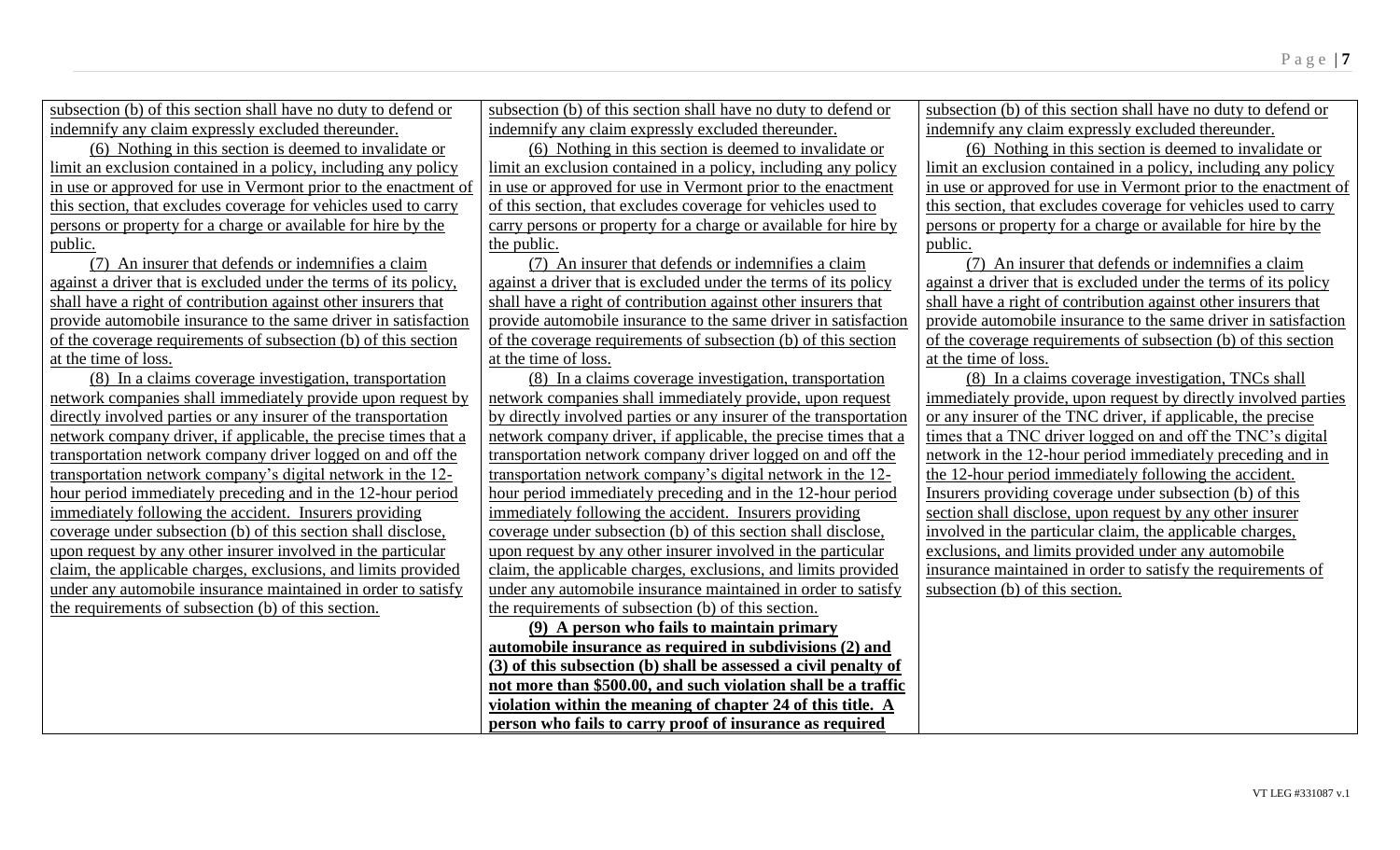|     | under subdivision (8) of this subsection (b) shall be subject<br>to a fine of not more than \$100.00. Notwithstanding any<br>provision of law to the contrary, a person who operates a<br>vehicle without financial responsibility as required by this<br>subsection (b) is subject to administrative action as set<br>forth in chapter 11 of this title.                                                                                                                                                                                                                                                                                                                    |                                                                                                                                                                                                                                                                                                                                                                                                                                                                                                                                                                                                                                                                    |
|-----|------------------------------------------------------------------------------------------------------------------------------------------------------------------------------------------------------------------------------------------------------------------------------------------------------------------------------------------------------------------------------------------------------------------------------------------------------------------------------------------------------------------------------------------------------------------------------------------------------------------------------------------------------------------------------|--------------------------------------------------------------------------------------------------------------------------------------------------------------------------------------------------------------------------------------------------------------------------------------------------------------------------------------------------------------------------------------------------------------------------------------------------------------------------------------------------------------------------------------------------------------------------------------------------------------------------------------------------------------------|
|     | <b>New Proposals not in the House-passed Bill Follow</b>                                                                                                                                                                                                                                                                                                                                                                                                                                                                                                                                                                                                                     |                                                                                                                                                                                                                                                                                                                                                                                                                                                                                                                                                                                                                                                                    |
| N/A | § 752. DRIVER REQUIREMENTS; BACKGROUND<br><b>CHECKS</b><br>(a) A company shall not allow an individual to act as a<br>driver on the company's network without requiring the<br>individual to submit to the company an application that<br>includes:<br>(1) the individual's name, address, and date of birth;<br>(2) a copy of the individual's driver's license;<br>(3) a copy of the registration for the personal vehicle<br>that the individual will use to provide prearranged rides; and<br>(4) proof of financial responsibility for the personal<br>vehicle described in subdivision (3) of this subsection of a type<br>and in the amounts required by the company. | § 752. DRIVER REQUIREMENTS; BACKGROUND<br><b>CHECKS</b><br>(a) A company shall not allow an individual to act as a<br>driver on the company's network without requiring the<br>individual to submit to the company an application that<br>includes:<br>(1) the individual's name, address, and date of birth;<br>(2) a copy of the individual's driver's license;<br>(3) a copy of the registration for the TNC vehicle that<br>the individual will use to provide prearranged rides; and<br>(4) proof of financial responsibility for the TNC vehicle<br>described in subdivision (3) of this subsection of a type and in<br>the amounts required by the company. |
|     | $(b)(1)$ A company shall not allow an individual to act as a<br>driver on the company's network unless, with respect to the<br>driver, the company:<br>(A) obtains a Vermont criminal record from the<br>Vermont Crime Information Center; and<br>(B) contracts with an entity accredited by the<br>National Association of Professional Background Screeners to<br>conduct a national criminal record check, a motor vehicle                                                                                                                                                                                                                                                | $(b)(1)$ A company shall not allow an individual to act as a<br>driver on the company's network unless, with respect to the<br>driver, the company:<br>(A) confirms that the individual is at least 19 years of<br>age, maintains a valid driver's license, and possesses proof of<br>registration and automobile liability insurance for the vehicle<br>to be used to provide prearranged rides;<br>(B) conducts, or causes to be conducted, a local,                                                                                                                                                                                                             |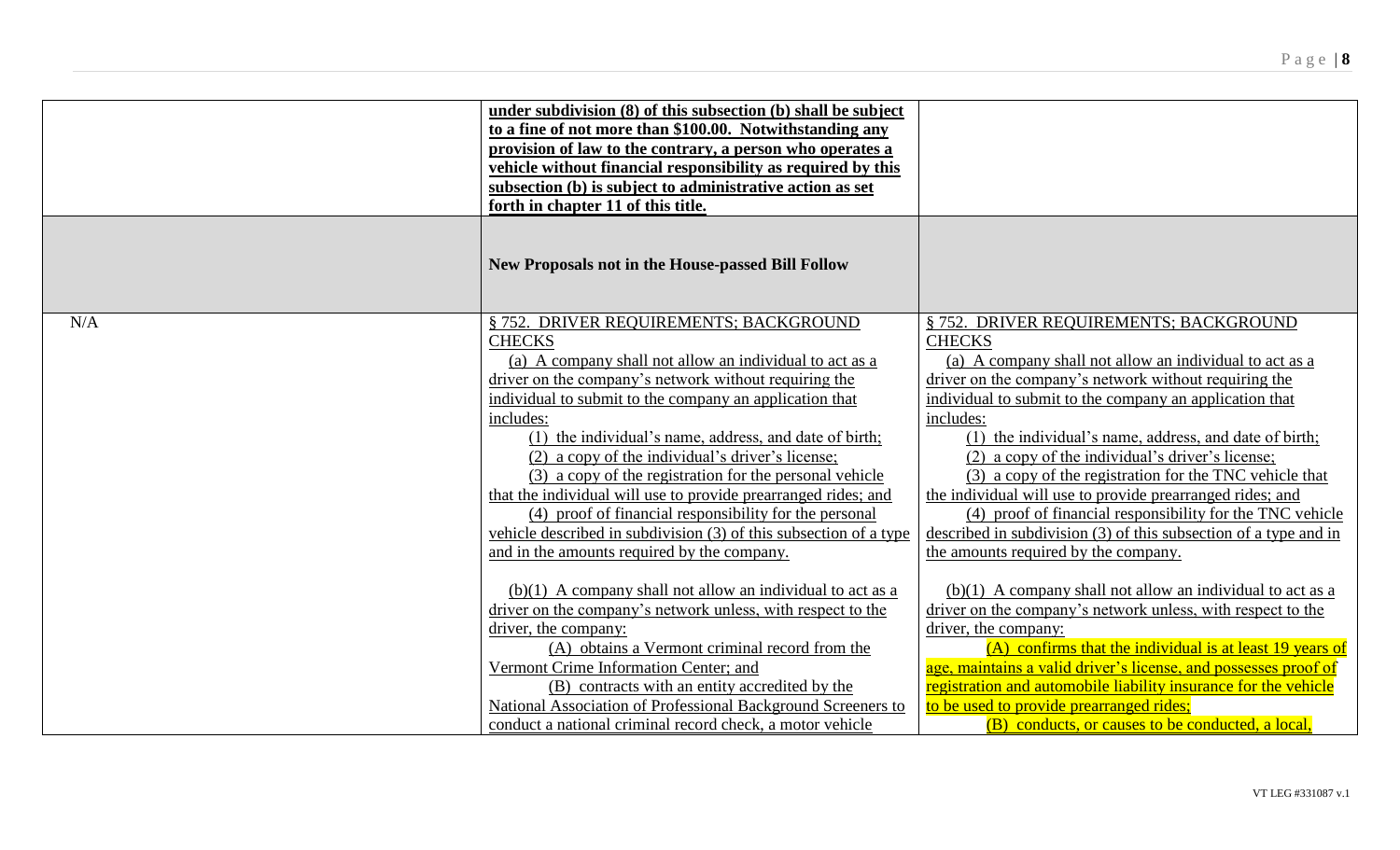| check, and a search of the Vermont Sex Offender Registry and              | State, and national background check of the individual.                   |
|---------------------------------------------------------------------------|---------------------------------------------------------------------------|
| the National Sex Offender Public Registry.                                | including the multistate-multijurisdiction criminal records               |
| (2) The background checks required by this subsection                     | locator or other similar commercial national database, and the            |
| shall be conducted annually by the company.                               | U.S. Department of Justice national sex offender public                   |
|                                                                           | website; and                                                              |
|                                                                           | (C) obtains and reviews a driving history report for                      |
|                                                                           | the individual.                                                           |
|                                                                           | (2) The background checks required by this subsection                     |
|                                                                           | shall be conducted annually.                                              |
|                                                                           |                                                                           |
| (c) A company shall not allow an individual to act as a                   | (c) A company shall not allow an individual to act as a                   |
| driver on the company's network if the company knows or                   | driver on the company's network if the company knows or                   |
| should know that the individual:                                          | should know that the individual:                                          |
| (1) has been convicted within the last seven years of:                    | (1) has been convicted within the last seven years of:                    |
| (A) a listed crime as defined in 13 V.S.A. $\S$ 5301(7);                  | (A) a listed crime as defined in 13 V.S.A. $\S$ 5301(7);                  |
| (B) an offense involving sexual exploitation of                           | (B) an offense involving sexual exploitation of                           |
| children in violation of 13 V.S.A. chapter 64;                            | children in violation of 13 V.S.A. chapter 64;                            |
| (C) a violation of 18 V.S.A. § 4231(b)(2), (b)(3), or                     | (C) a violation of 18 V.S.A. § 4231(b)(2), (b)(3), or                     |
| $(c)(\text{ selling, dispensing, or trafficking cocaine)}; 4232(b)(2)$ or | $(c)(\text{ selling, dispensing, or trafficking cocaine)}; 4232(b)(2)$ or |
| $(b)(3)$ (selling or dispensing LSD); 4233(b)(2), (b)(3), or              | $(b)(3)$ (selling or dispensing LSD); 4233(b)(2), (b)(3), or              |
| (c)(selling, dispensing, or trafficking heroin); $4234(b)(2)$ or          | $(c)(\text{selling, dispensing, or trafficking heroin)}; 4234(b)(2)$ or   |
| $(b)(3)$ (selling or dispensing depressants, stimulants, and              | $(b)(3)$ (selling or dispensing depressants, stimulants, and              |
| narcotics); $4234a(b)(2)$ , (b)(3), or (c)(selling, dispensing, or        | narcotics); $4234a(b)(2)$ , (b)(3), or (c)(selling, dispensing, or        |
| trafficking methamphetamine); $4235(c)(2)$ or $(c)(3)($ selling or        | trafficking methamphetamine); $4235(c)(2)$ or $(c)(3)($ selling or        |
| dispensing hallucinogenic drugs); or $4235a(b)(2)$ or                     | dispensing hallucinogenic drugs); or $4235a(b)(2)$ or                     |
| $(b)(3)$ (selling or dispensing Ecstasy);                                 | $(b)(3)$ (selling or dispensing Ecstasy);                                 |
| (D) a violation of section 1201 (operating a vehicle                      | (D) a violation of section 1201 (operating a vehicle                      |
| while under the influence of alcohol or drugs) of this title;             | while under the influence of alcohol or drugs) of this title;             |
| (E) a felony violation of 13 V.S.A. chapter 47                            | (E) a felony violation of 13 V.S.A. chapter 47                            |
| (frauds) or chapter 57 (larceny and embezzlement); or                     | (frauds) or 57 (larceny and embezzlement); or                             |
| (F) a comparable offense in another jurisdiction;                         | (F) a comparable offense in another jurisdiction;                         |
| (2) has been convicted within the last three years of:                    | (2) has been convicted within the last three years of:                    |
| (A) more than three moving violations as defined in                       | (A) more than three moving violations as defined in                       |
|                                                                           |                                                                           |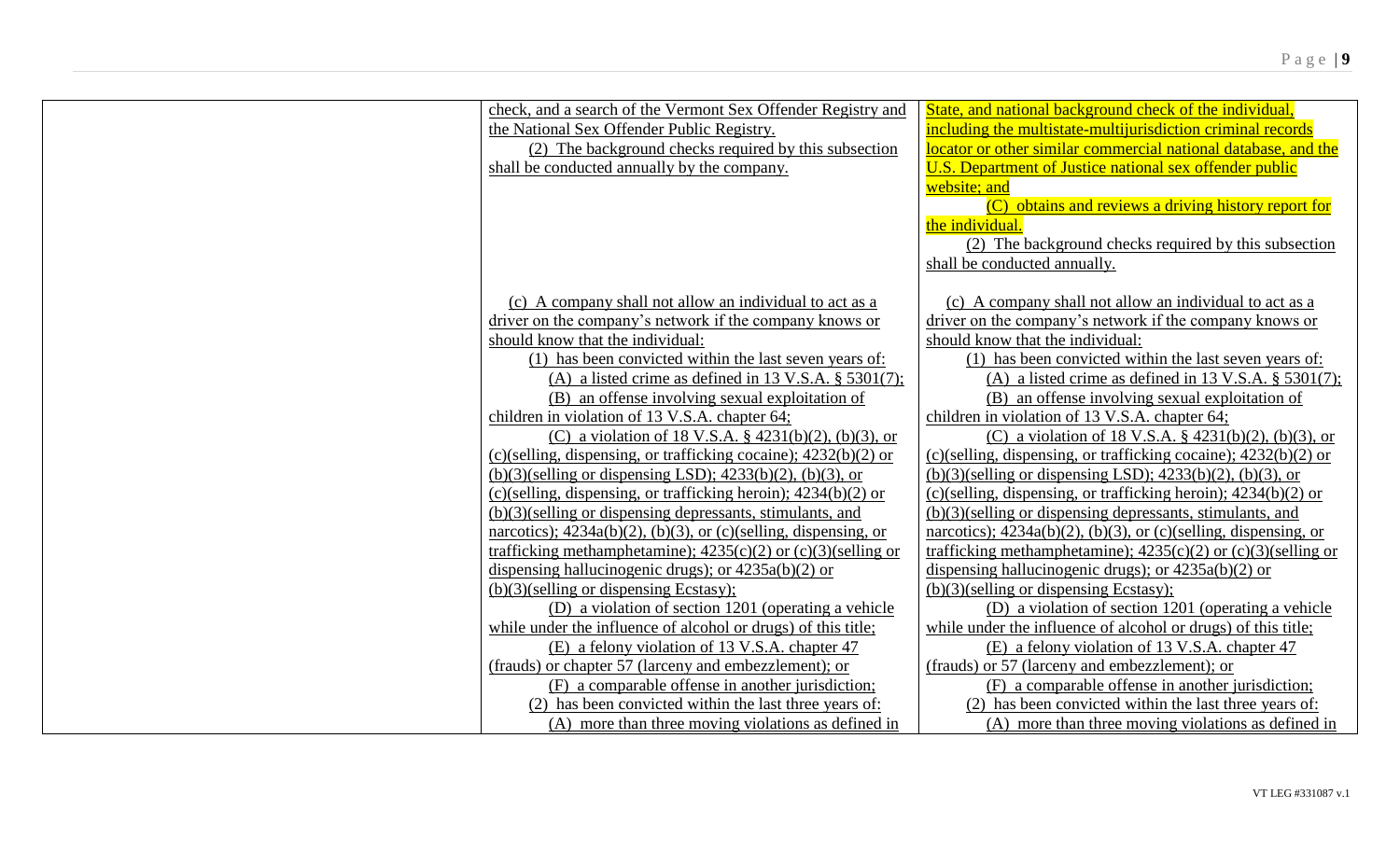|     | subdivision $4(44)$ of this title;                               | subdivision $4(44)$ of this title;                               |
|-----|------------------------------------------------------------------|------------------------------------------------------------------|
|     | (B) grossly negligent operation of a motor vehicle in            | (B) grossly negligent operation of a motor vehicle in            |
|     | violation of section 1071 of this title or operating with a      | violation of section 1071 of this title or operating with a      |
|     | suspended or revoked license in violation of section 674 of this | suspended or revoked license in violation of section 674 of this |
|     | title; or                                                        | title; or                                                        |
|     | (C) a comparable offense in another jurisdiction; or             | (C) a comparable offense in another jurisdiction; or             |
|     | (3) is or has been required to register as a sex offender        | (3) is or has been required to register as a sex offender in     |
|     | in any jurisdiction.                                             | any jurisdiction.                                                |
|     | (c) A company shall establish and enforce a zero tolerance       |                                                                  |
|     | policy for drug and alcohol use by drivers during any period     |                                                                  |
|     | when a driver is engaged in, or is logged into the company's     |                                                                  |
|     | network but is not engaged in, a prearranged ride. The policy    |                                                                  |
|     | shall include provisions for investigations of alleged policy    |                                                                  |
|     | violations and the suspension of drivers under investigation.    |                                                                  |
|     | (d) A company shall require that a personal vehicle used to      |                                                                  |
|     | provide prearranged rides complies with all applicable laws      |                                                                  |
|     | and regulations concerning vehicle equipment.                    |                                                                  |
|     |                                                                  |                                                                  |
| N/A | § 753. RECORDS; INSPECTION                                       | § 753. RECORDS; INSPECTION                                       |
|     | The Commissioner of Motor Vehicles or designee, at all           | (a) The Commissioner of Motor Vehicles or designee, not          |
|     | reasonable times, has the right to inspect driver and company    | more frequently than once per year, may visually inspect a       |
|     | records demonstrating compliance with the requirements of        | random sample of 25 drivers' records demonstrating               |
|     | this chapter, including the results of background checks, proof  | compliance with the requirements of this chapter.                |
|     | that vehicles meet the standards of this chapter, and proof of   | (b) Any records, data, or information disclosed to the           |
|     | adequate insurance.                                              | Commissioner of Motor Vehicles by a TNC, including the           |
|     |                                                                  | names, addresses, and any other personally identifiable          |
|     |                                                                  | information of TNC drivers, shall not be subject to disclosure   |
|     |                                                                  | under 1 V.S.A. §§ 315-320.                                       |
|     |                                                                  |                                                                  |
|     |                                                                  |                                                                  |
| N/A | §754. ENFORCEMENT: ADMINISTRATIVE PENALTIES                      | § 754. ENFORCEMENT; ADMINISTRATIVE PENALTIES                     |
|     | (a) The Commissioner of Motor Vehicles may impose an             | (a) A violation may be subject to an administrative penalty      |
|     | administrative penalty if a company violates a provision of this | of not more than \$500.00. Each violation is a separate and      |
|     |                                                                  |                                                                  |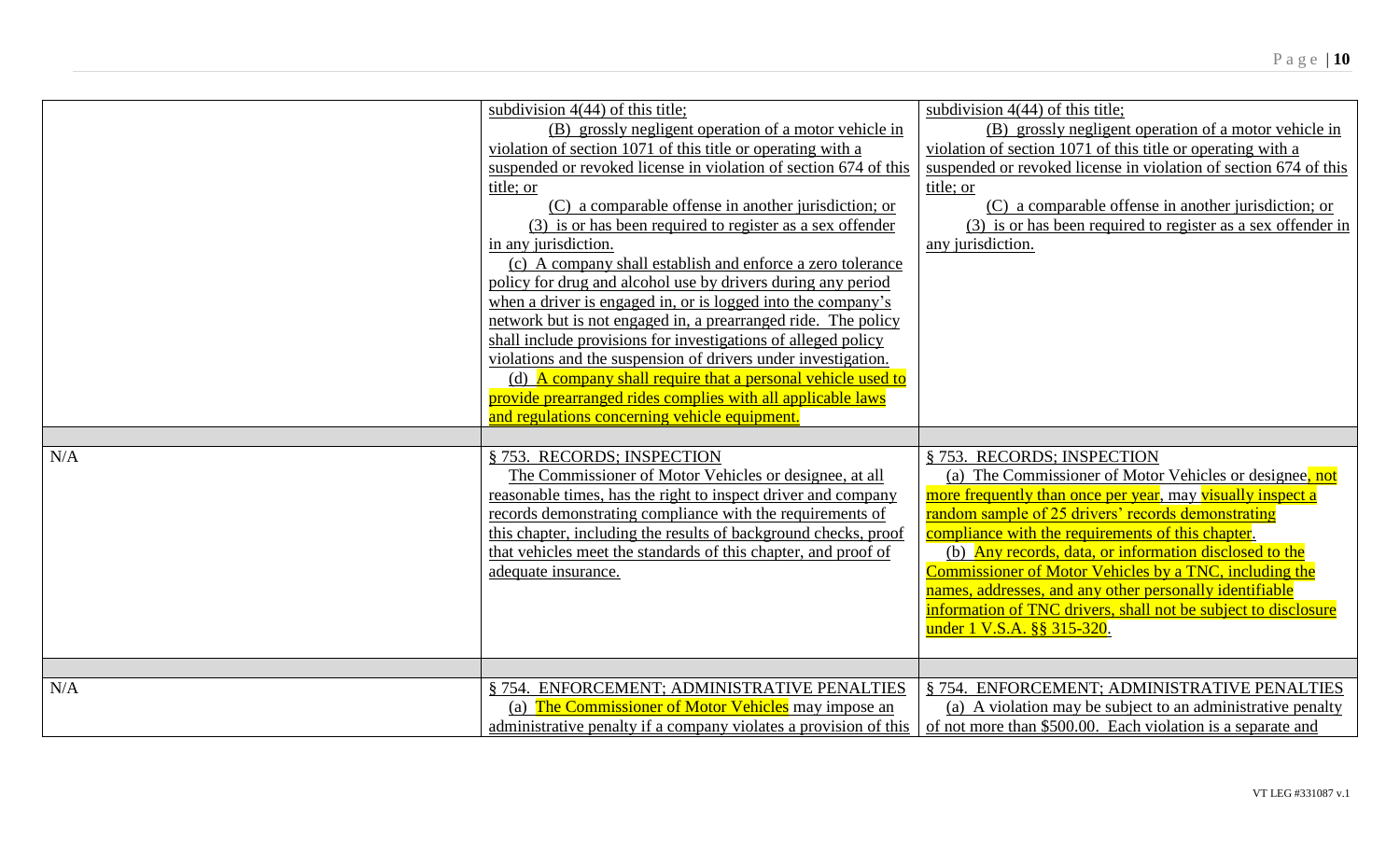| chapter.                                                          | distinct offense and, in the case of a continuing violation, each |
|-------------------------------------------------------------------|-------------------------------------------------------------------|
| (b) A violation may be subject to an administrative penalty       | day's continuance may be deemed a separate and distinct           |
| of not more than \$500.00. Each violation is a separate and       | offense.                                                          |
| distinct offense and, in the case of a continuing violation, each |                                                                   |
| day's continuance may be deemed a separate and distinct           |                                                                   |
| offense.                                                          |                                                                   |
| (c) The company shall be given notice and opportunity for         | (b) The company shall be given notice and opportunity for         |
| a hearing for alleged violations under this section. Service of   | a hearing for alleged violations under this section. Service of   |
| the notice shall be sufficient if sent by first class mail to the | the notice shall be sufficient if sent by first class mail to the |
| applicable address on file with the Secretary of State. The       | applicable address on file with the Secretary of State. The       |
| notice shall include the following:                               | notice shall include the following:                               |
| (1) a factual description of the alleged violation;               | (1) a factual description of the alleged violation;               |
| (2) a reference to the particular statute allegedly               | (2) a reference to the particular statute allegedly               |
| violated;                                                         | violated;                                                         |
| (3) the amount of the proposed administrative penalty;            | (3) the amount of the proposed administrative penalty;            |
| and                                                               | and                                                               |
| (4) a warning that the company will be deemed to have             | (4) a warning that the company shall be deemed to have            |
| waived its right to a hearing and that the penalty will be        | waived its right to a hearing and that the penalty shall be       |
| imposed if no hearing is requested within 15 days from the        | imposed if no hearing is requested within 15 business days        |
| date of the notice.                                               | after the date of the notice.                                     |
| (d) A company that receives notice under subsection (c) of        | (c) A company that receives notice under subsection (b) of        |
| this section shall be deemed to have waived the right to a        | this section shall be deemed to have waived the right to a        |
| hearing unless, within 15 days from the date of the notice, the   | hearing unless, within 15 business days after the date of the     |
| company requests a hearing in writing. If the company waives      | notice, the company requests a hearing. If the company waives     |
| the right to a hearing, the Commissioner shall issue a final      | the right to a hearing, the Commissioner shall issue a final      |
| order finding the company in default and imposing the penalty.    | order finding the company in default and imposing the penalty.    |
| (e) The provisions of sections 105, 106, and 107 of this          | (d) The provisions of sections 105, 106, and 107 of this title    |
| title shall apply to hearings conducted under this section.       | shall apply to hearings conducted under this section.             |
| (f) The Commissioner may collect an unpaid                        | (e) The Commissioner may collect an unpaid                        |
| administrative penalty by filing a civil action in Superior Court | administrative penalty by filing a civil action in Superior Court |
| or through any other means available to State agencies.           | or through any other means available to State agencies.           |
| $(g)$ The remedies authorized by this section shall be in         | (f) The remedies authorized by this section shall be in           |
| addition to any other civil or criminal remedies provided by      | addition to any other civil or criminal remedies provided by      |
|                                                                   |                                                                   |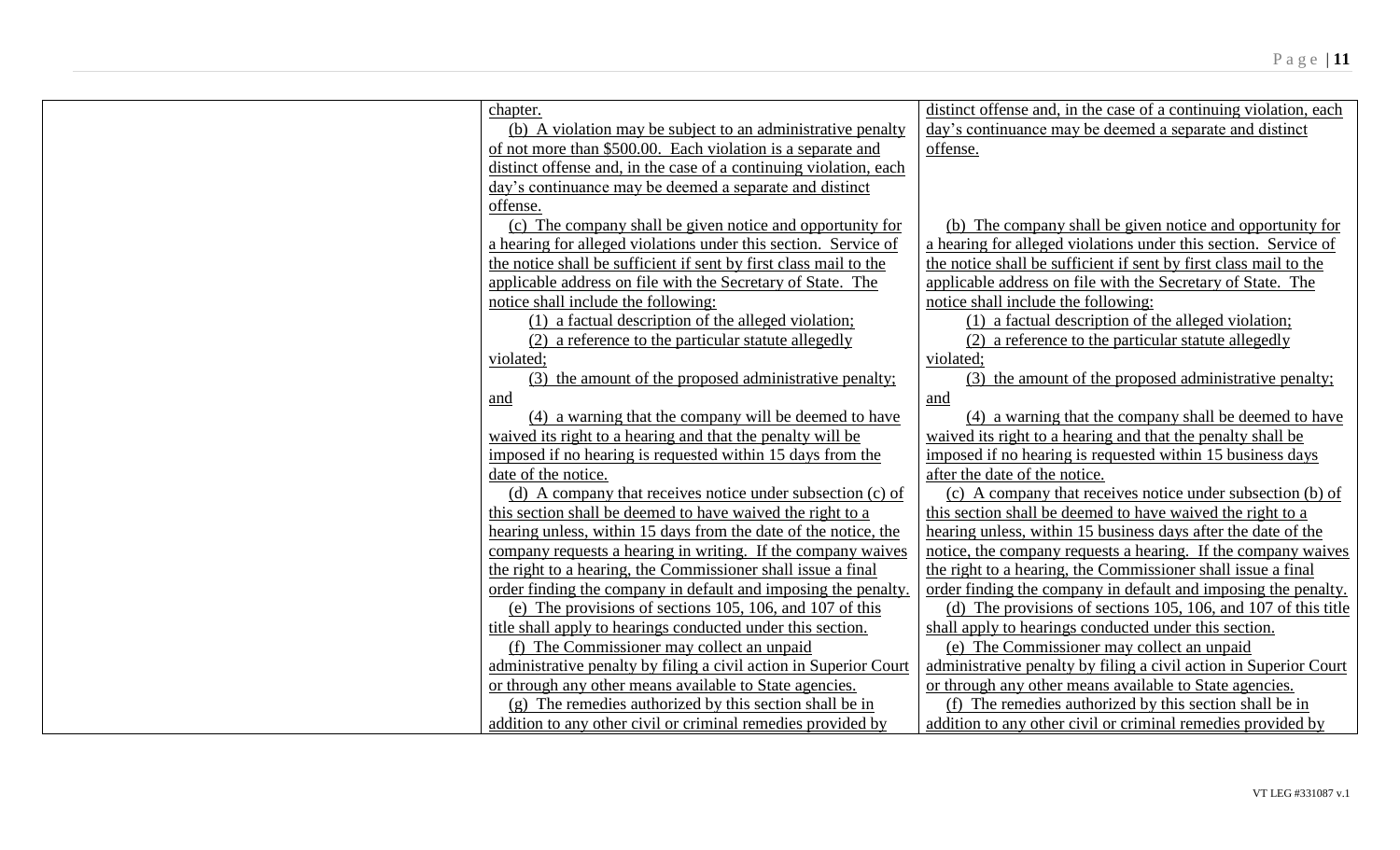|     | law for violation of this chapter.                                                                                                                                                                                                                                                                                                                                                                                                                                                                                                                                            | law for violation of this chapter.                                                                                                                                                                                                                                                                                                                                                                                                                                                                                                                                                                                                                                                                                                                                                                                                                                                                                                                                                                                                                                                                                                                                                                                                                                                                                                                                                                                                                                                                                                                                                                                                                                                                                                                                             |
|-----|-------------------------------------------------------------------------------------------------------------------------------------------------------------------------------------------------------------------------------------------------------------------------------------------------------------------------------------------------------------------------------------------------------------------------------------------------------------------------------------------------------------------------------------------------------------------------------|--------------------------------------------------------------------------------------------------------------------------------------------------------------------------------------------------------------------------------------------------------------------------------------------------------------------------------------------------------------------------------------------------------------------------------------------------------------------------------------------------------------------------------------------------------------------------------------------------------------------------------------------------------------------------------------------------------------------------------------------------------------------------------------------------------------------------------------------------------------------------------------------------------------------------------------------------------------------------------------------------------------------------------------------------------------------------------------------------------------------------------------------------------------------------------------------------------------------------------------------------------------------------------------------------------------------------------------------------------------------------------------------------------------------------------------------------------------------------------------------------------------------------------------------------------------------------------------------------------------------------------------------------------------------------------------------------------------------------------------------------------------------------------|
|     |                                                                                                                                                                                                                                                                                                                                                                                                                                                                                                                                                                               |                                                                                                                                                                                                                                                                                                                                                                                                                                                                                                                                                                                                                                                                                                                                                                                                                                                                                                                                                                                                                                                                                                                                                                                                                                                                                                                                                                                                                                                                                                                                                                                                                                                                                                                                                                                |
| N/A | § 755. PREEMPTION; SAVINGS CLAUSE<br>(a) A municipality shall not adopt an ordinance, resolution,<br>or bylaw regulating transportation network companies that is<br>inconsistent with the requirements of this chapter.<br>(b) Subsection (a) of this section shall not apply to a<br>municipal ordinance, resolution, or bylaw regulating<br>transportation network companies adopted by a municipality<br>with a population of more than 35,000 residents based on the<br>2010 census and in effect on July 1, 2017. This subsection<br>shall be repealed on July 1, 2022. | § 755. PREEMPTION; SAVINGS CLAUSE<br>(a) It is the intent of the General Assembly to provide for<br>uniformity of laws governing companies, drivers, and vehicles<br>throughout the State. Companies, drivers, and vehicles are<br>governed exclusively by State law, including in any locality or<br>other jurisdiction that enacted a law or created rules governing<br>companies, except as provided in subsection (b) of this section,<br>drivers, or vehicles before the date of enactment of this<br>chapter.<br>(b) Except as otherwise provided in this chapter, TNCs are<br>governed exclusively by this chapter.<br>(c) A county, municipality, special district, airport<br>authority, port authority, or other local governmental entity or<br>subdivision shall not:<br>$(1)$ impose a tax on, or require a license for, a company,<br>a driver, or a vehicle if such tax or license relates to providing<br>prearranged rides;<br>(2) subject a company, a driver, or a vehicle to any rate,<br>entry, operation, or other requirement of the county,<br>municipality, special district, airport authority, or other local<br>governmental entity or subdivision; or<br>(3) require a company or a driver to obtain a business<br>license or any other type of similar authorization to operate<br>within the local governmental entity's jurisdiction.<br>(d) This section does not prohibit an airport from charging<br>reasonable pickup fees consistent with any pickup fees charged<br>to taxicab companies at that airport for their use of the airport's<br>facilities or prohibit the airport from designating locations for<br>staging, pickup, and other similar operations at the airport.<br>(e) Subsection (a) of this section shall not apply to a |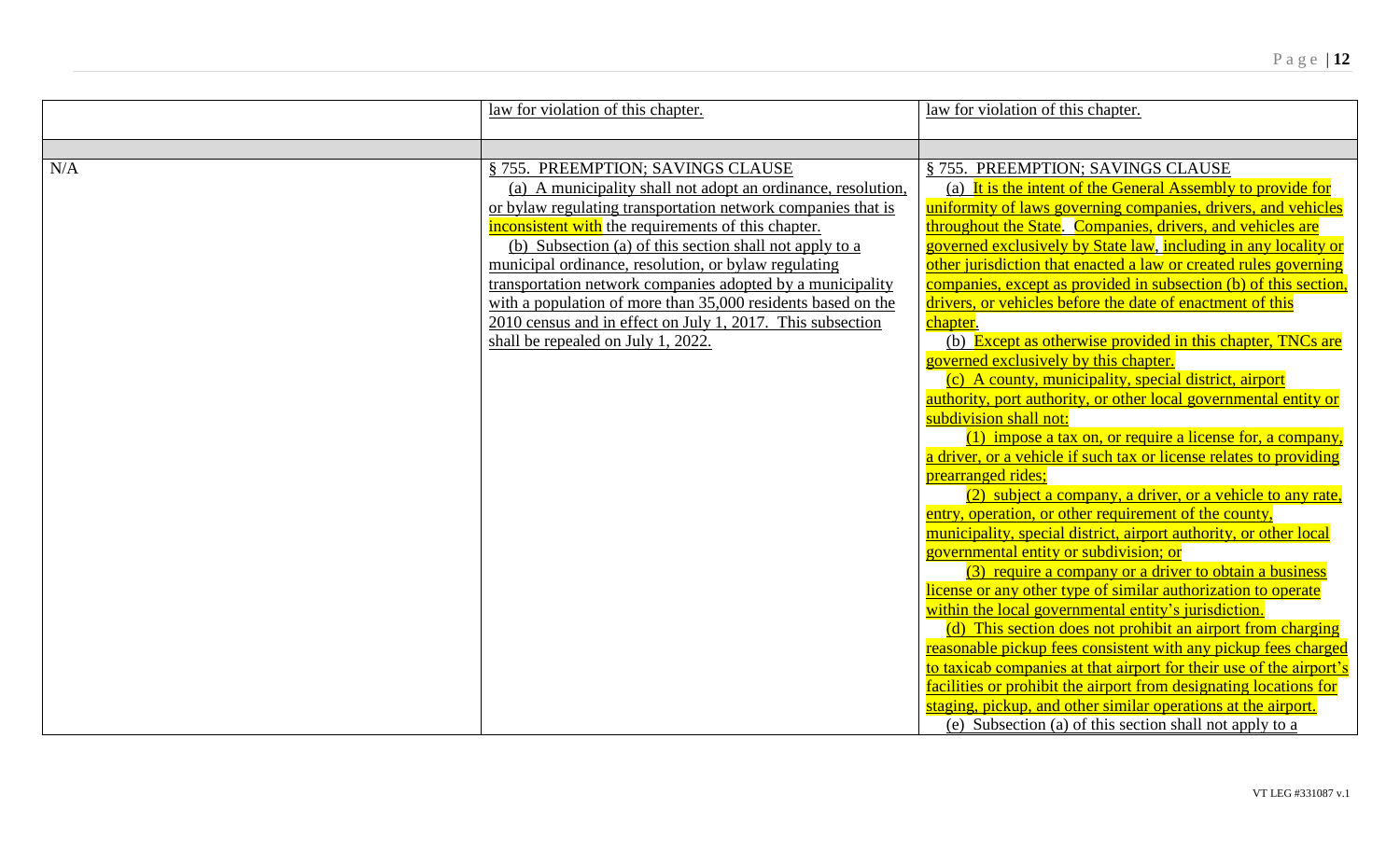|                                                                                                                                                                                                                                                                                                                                                                                                                                                                                                                                                                                                                                                                                                                                                                                                                       | municipal ordinance, resolution, or bylaw regulating TNCs<br>adopted by a municipality with a population of more than<br>35,000 residents based on the 2010 census and in effect on July<br>1, 2017. This subsection shall be repealed on April 1, 2019.                                                                                                                                                                                                                                                                                                                                                                                                                                                                                                                                                   |
|-----------------------------------------------------------------------------------------------------------------------------------------------------------------------------------------------------------------------------------------------------------------------------------------------------------------------------------------------------------------------------------------------------------------------------------------------------------------------------------------------------------------------------------------------------------------------------------------------------------------------------------------------------------------------------------------------------------------------------------------------------------------------------------------------------------------------|------------------------------------------------------------------------------------------------------------------------------------------------------------------------------------------------------------------------------------------------------------------------------------------------------------------------------------------------------------------------------------------------------------------------------------------------------------------------------------------------------------------------------------------------------------------------------------------------------------------------------------------------------------------------------------------------------------------------------------------------------------------------------------------------------------|
|                                                                                                                                                                                                                                                                                                                                                                                                                                                                                                                                                                                                                                                                                                                                                                                                                       |                                                                                                                                                                                                                                                                                                                                                                                                                                                                                                                                                                                                                                                                                                                                                                                                            |
| Sec. 2. AUTOMOBILE FINANCIAL RESPONSIBILITY;<br><b>STUDY</b><br>The Commissioner of Financial Regulation shall review the<br>minimum automobile insurance requirements in each of the<br>states located in the northeastern region of the United States<br>and shall report his or her findings and recommendations with<br>respect to Vermont's minimum automobile insurance<br>requirements to the General Assembly on or before November<br>1, 2017.                                                                                                                                                                                                                                                                                                                                                               | Sec. 2. AUTOMOBILE FINANCIAL RESPONSIBILITY;<br><b>STUDY</b><br>The Commissioner of Financial Regulation shall review the<br>minimum automobile insurance requirements in each of the<br>states located in the northeastern region of the United States<br>and shall report his or her findings and recommendations with<br>respect to Vermont's minimum automobile insurance<br>requirements to the General Assembly on or before November<br>1,2018.                                                                                                                                                                                                                                                                                                                                                     |
|                                                                                                                                                                                                                                                                                                                                                                                                                                                                                                                                                                                                                                                                                                                                                                                                                       |                                                                                                                                                                                                                                                                                                                                                                                                                                                                                                                                                                                                                                                                                                                                                                                                            |
| Sec. 3. STUDY; STATEWIDE REGULATION OF<br><b>VEHICLES FOR HIRE</b><br>(a) The Commissioner of Motor Vehicles, in consultation<br>with the Director of the Office of Professional Regulation,<br>shall conduct a study of whether and to what extent vehicles<br>for hire, vehicle for hire drivers, and vehicle for hire<br>companies should be regulated by the State. Among other<br>things, the Commissioner shall consider:<br>(1) issues related to public safety, necessity, and<br>convenience;<br>(2) regulatory models adopted in other states, as well as<br>in Vermont municipalities, applicable to transportation<br>network companies and other vehicle for hire companies;<br>(3) matters related to passenger safety, including driver<br>background checks, periodic vehicle safety inspections, and | §751. TRANSPORTATION NETWORK COMPANY<br><b>REQUIREMENTS</b><br>(a) A company shall not operate without a license issued by<br>the Commissioner of Motor Vehicles. Applications for a<br>license shall be filed with the Commissioner and shall contain<br>such information and shall be on such forms as the<br>Commissioner may prescribe.<br>(b) Each application shall be accompanied by an<br>application fee of \$250.00, which shall not be refunded. If an<br>application is approved by the Commissioner, upon payment of<br>an additional fee of \$250.00, the applicant shall be granted a<br>license, which shall be valid for one year after the date of<br>issuance. The renewal fee is \$500.00.<br>(c) A company or a driver is not a:<br>$(1)$ common carrier;<br>(2) contract carrier; or |
|                                                                                                                                                                                                                                                                                                                                                                                                                                                                                                                                                                                                                                                                                                                                                                                                                       | signage;                                                                                                                                                                                                                                                                                                                                                                                                                                                                                                                                                                                                                                                                                                                                                                                                   |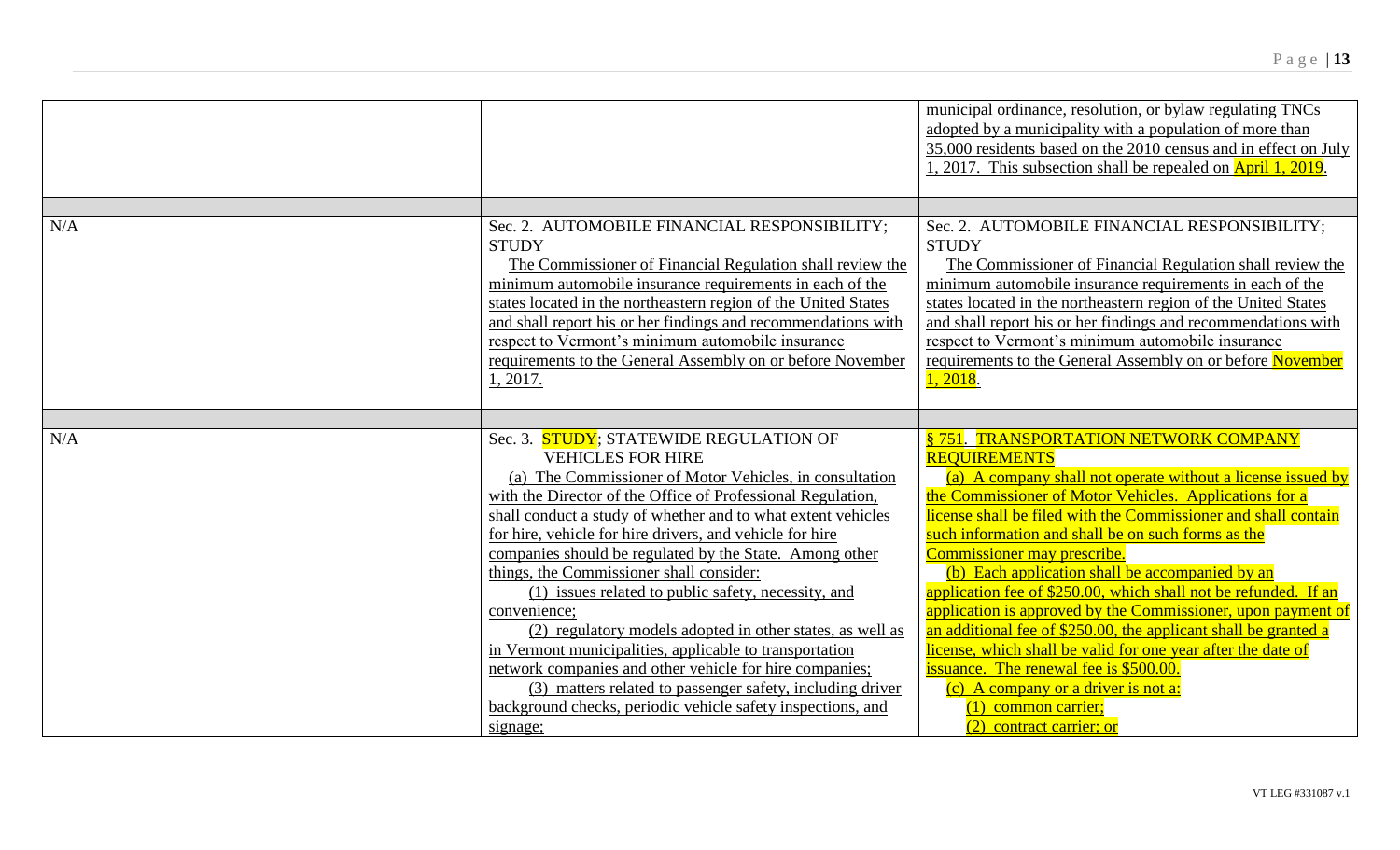| (4) matters related to insurance coverage, including           | (3) motor carrier.                                            |
|----------------------------------------------------------------|---------------------------------------------------------------|
| minimum liability coverage, disclosure requirements, and       | (d) A company shall establish and enforce a zero-tolerance    |
| claims procedures;                                             | policy for drug and alcohol use by drivers during any period  |
| (5) matters related to fares, including the provision of       | when a driver is engaged in, or is logged into the company's  |
| fare estimates to riders, restrictions on "surge pricing," and | network but is not engaged in, a prearranged ride. The policy |
| payment methods:                                               | shall include provisions for investigations of alleged policy |
| (6) matters such as the licensing or permitting of             | violations and the suspension of drivers under investigation. |
| companies and drivers; nondiscrimination street hails; the     |                                                               |
| protection of driver and rider information; taxes or fees; the |                                                               |
| employment status of drivers; increased access for people with |                                                               |
| disabilities;                                                  |                                                               |
| (7) the extent to which all vehicles for hire, vehicle for     |                                                               |
| hire drivers, and vehicle for hire companies should be treated |                                                               |
| similarly with respect to statewide regulation; and            |                                                               |
| (8) any other matter deemed relevant by the                    |                                                               |
| Commissioner and the Director.                                 |                                                               |
| (b) For purposes of this section, a "vehicle for hire" is a    |                                                               |
| passenger vehicle transporting passengers for compensation of  |                                                               |
| any kind. Vehicles for hire include taxicabs, transportation   |                                                               |
| network company vehicles, limousines, jitneys, car services,   |                                                               |
| contract vehicles, shuttle vans, and other such vehicles       |                                                               |
| transporting passengers for compensation of any kind except:   |                                                               |
| (1) Those which an employer uses to transport                  |                                                               |
| employees.                                                     |                                                               |
| (2) Those which are used primarily to transport elderly,       |                                                               |
| special needs and handicapped persons for whom special         |                                                               |
| transportation programs are designed and funded by State,      |                                                               |
| federal, or local authority otherwise exempted pursuant to 23  |                                                               |
| V.S.A. $§$ 4(15).                                              |                                                               |
| (3) Buses, trolleys, trains, or similar mass transit           |                                                               |
| vehicles.                                                      |                                                               |
| (4) Courtesy vehicles for which the passenger pays no          |                                                               |
| direct charge, such as hotel or car dealer shuttle vans.       |                                                               |
|                                                                |                                                               |